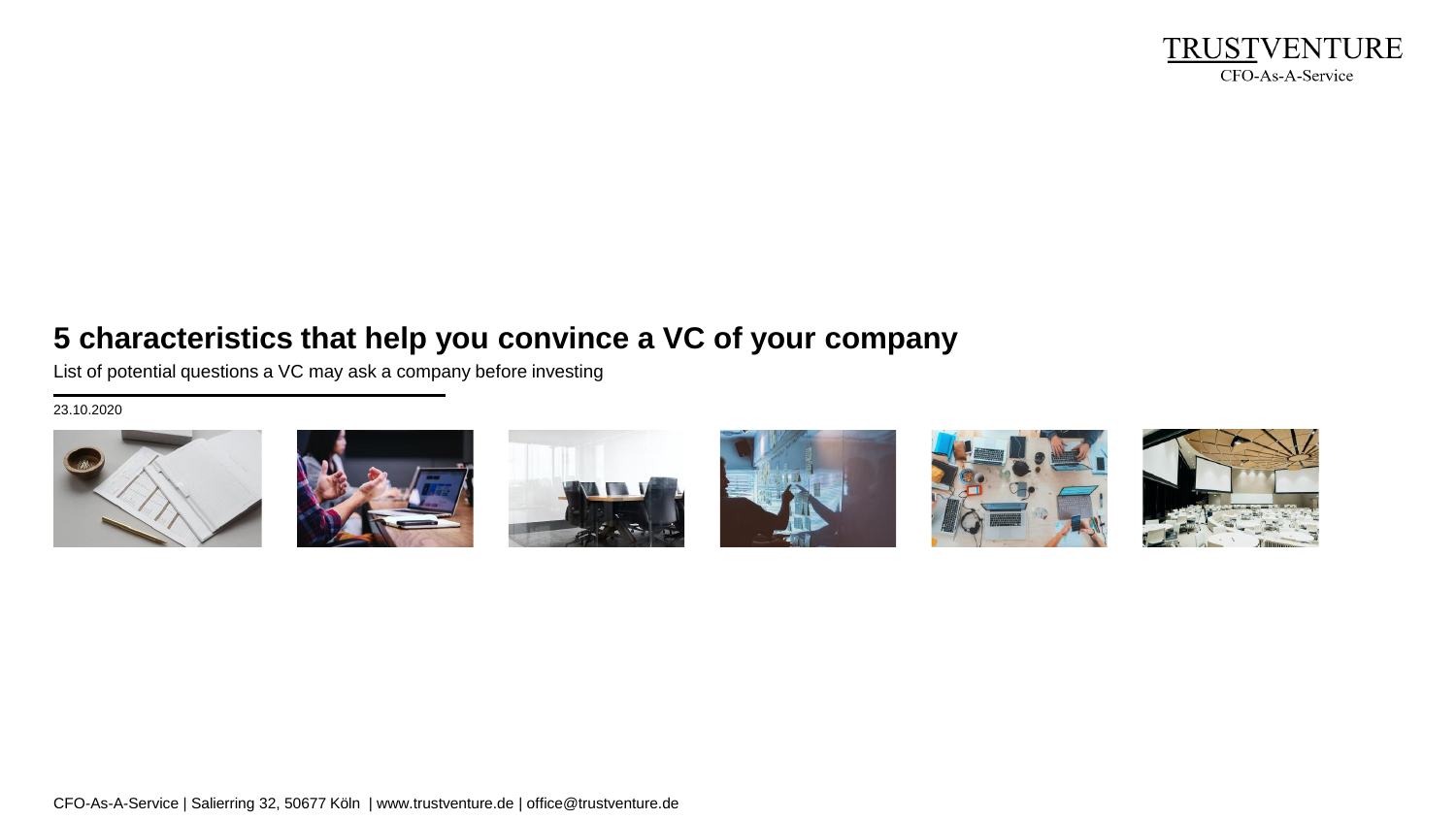# **Agenda**



| 1                       | <b>Executive Summary</b>       | 3 |
|-------------------------|--------------------------------|---|
| $\overline{2}$          | <b>Product differentiation</b> | 4 |
| $\overline{\mathbf{3}}$ | Sales market                   | 5 |
| 4                       | <b>Financials</b>              | 6 |
| 5                       | Management and team            | 7 |
| 6                       | <b>Marketing and Sales</b>     | 8 |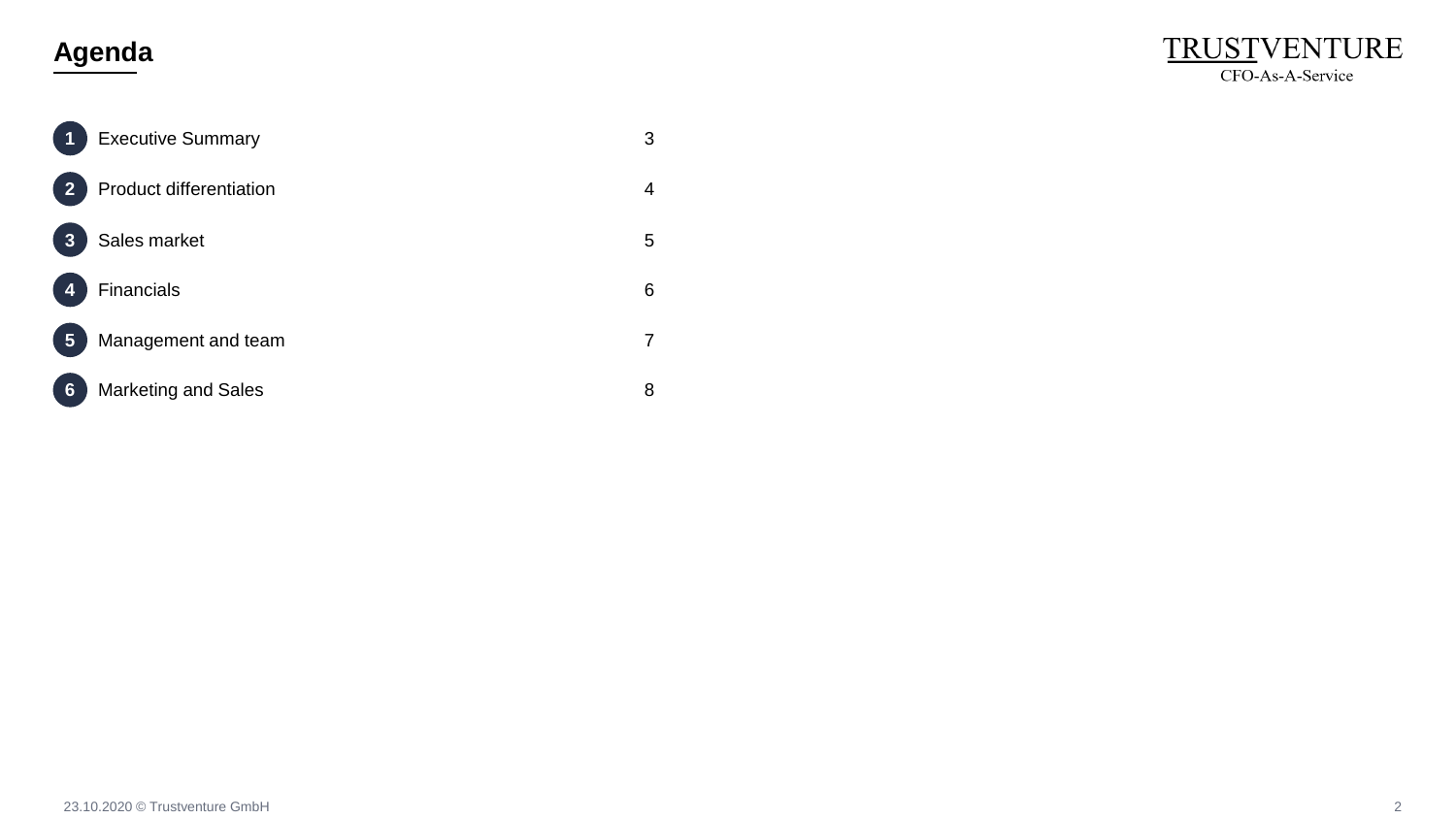1. Executive Summary

# **To increase the value of their investment, VCs pay special attention to 5 attributes**



#### Goals of a VC

As an institutional investor, a VC is interested in companies that offer a unique product that is placed on a huge market and is as scalable as possible. Their core goals are to achieve a **high increase in the value of the investment made** and an **exit from the company at a suitable time**. To achieve these goals, VCs look particularly for the following 5 attributes in founders and ask a series of questions to check if these attributes are present.



▪ **VCs aim to achieve a high increase in the value of their investment and to exit the company at a suitable time.**

▪ **Therefore, they pay particular attention to product differentiation, sales market, financials, business model, the team as well as marketing and sales.**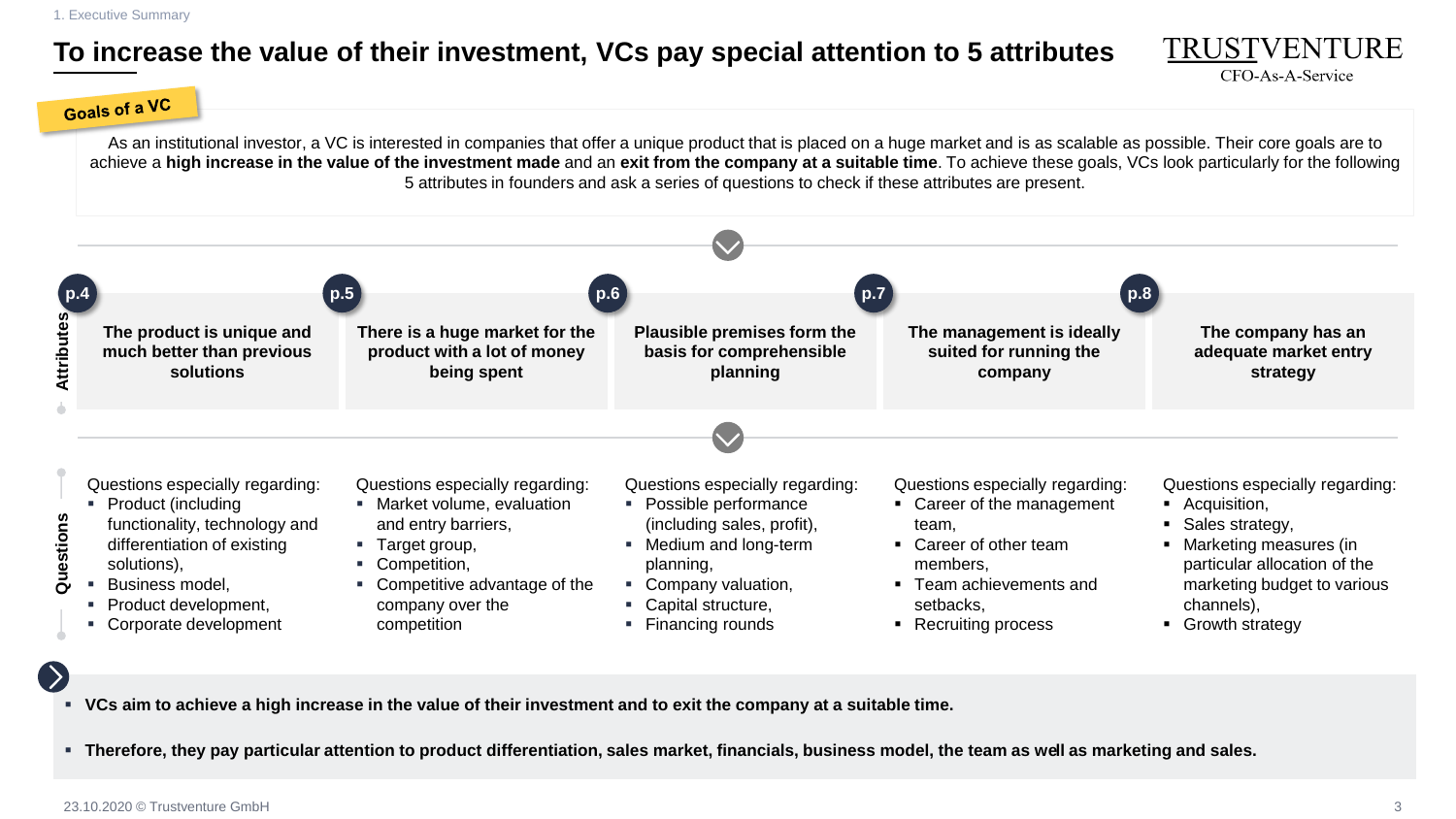2. Product differentiation

#### **The product is unique and much better than previous solutions**



- How exactly does the product work? Can you demonstrate the product?
- What's new about the product? What exactly differentiates the product from existing offers on the market?
- Why is the product not already being produced by another company or why did no one come up with the idea before?
- How does the company make money?
- Is the management open to adapt or change the idea? Has the company been working on different versions of the idea?
- We were just shown a similar idea that we didn't like. What are you doing differently?
- What's the next step in product development?
- What are the main milestones in product development?
- What did you learn from previous product phases? What did you improve on the product and why?
- What two or three features do you want to add to the product?
- What is the next step in corporate development?
- What's likely to be the biggest problem six months from now?
- Has the company already been operated in accordance with the law and if so, which legal form has been chosen?
- How are the shares in the company divided between managing directors, shareholders and employees?

▪ **Questions about the product (especially its functionality, technology and differentiation from existing solutions), the business model as well as the product and company development support the investor in identifying scalable businesses with exponential growth.**

TRUSTVENTURE CFO-As-A-Service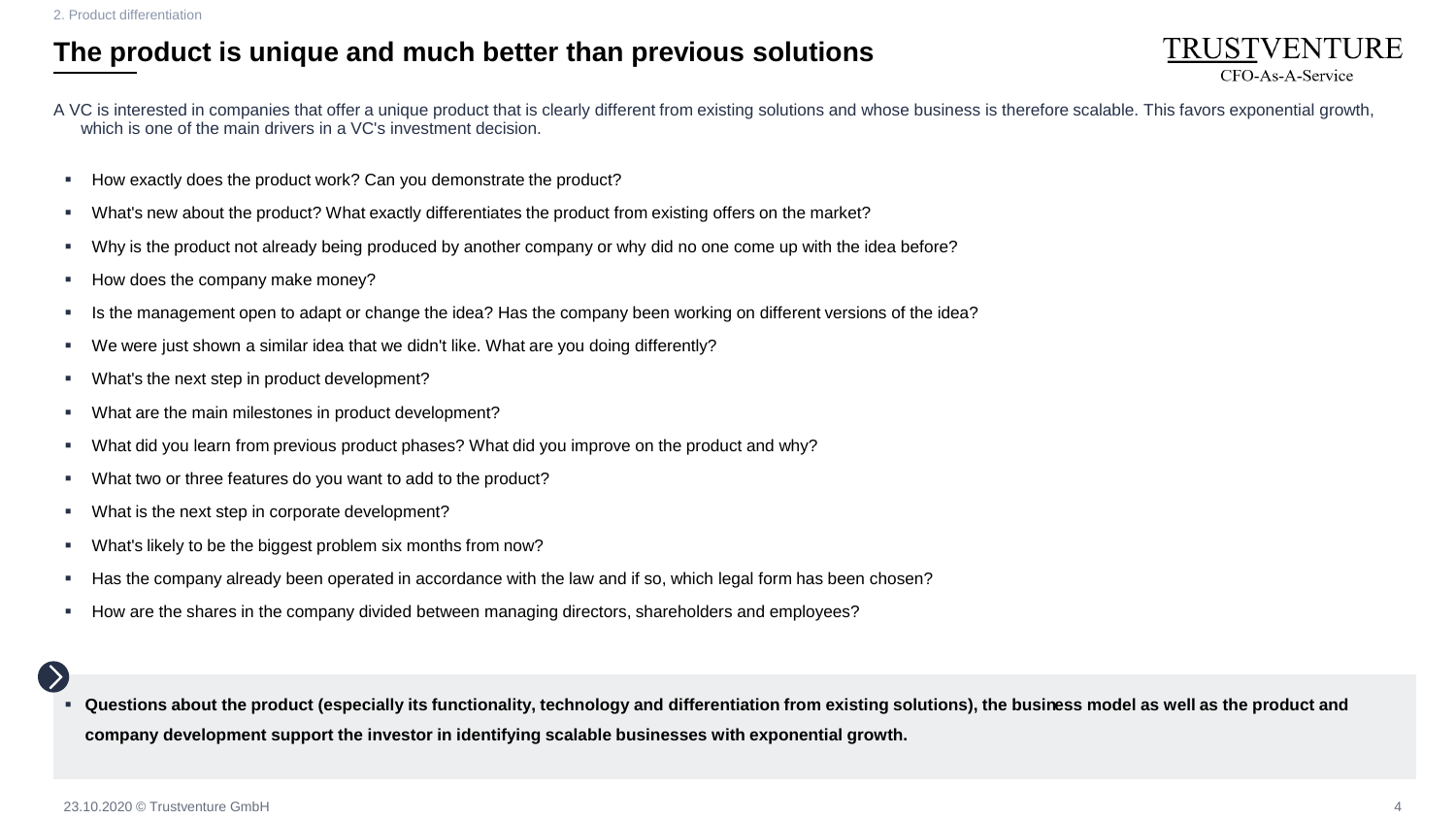## **There is a huge market for the product with a lot of money being spent**



In order to achieve a possible company valuation of over € 1 billion, the addressable market has to provide corresponding potential. A VC is therefore looking for companies that operate in huge markets with high sales volumes.

- Who needs the product?
- Who is willing to pay for it?
- What do you understand about your customers that others do not understand?
- How do you know there are customers who need your product and are willing to pay for it?
- Why are potential customers trying the product?
- What obstacles could prevent customers from purchasing the product and how do you intend to overcome them?
- If the company is successful, what other segments could it expand into?
- What is the overall market value?
- What are the barriers to entering the market?
- Which market segement is the product intended to be placed into?
- What is the addressable market value?
- Which companies do the management count as direct competitors?
- Which competitor does the company have the greatest respect for?
- Which companies could become competitors?

▪ **In order to determine the potential and the scalability on the market, VCs are particularly interested in market volume, market evaluation and entry barriers, the possible customer base (especially the needs and behavior of potential customers), the competition and the company's competitive advantage over the competition.**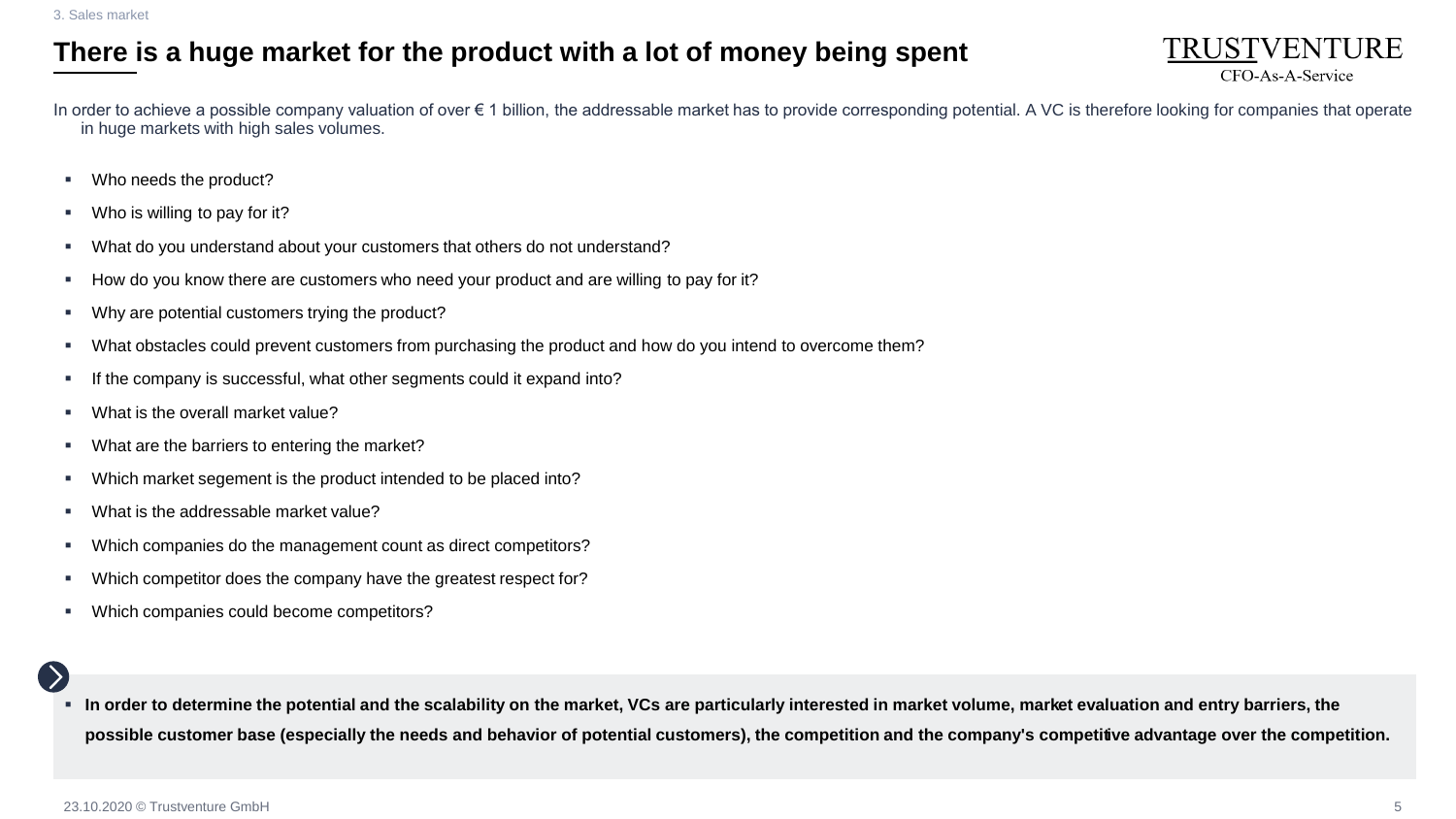## **Plausible premises form the basis for comprehensible planning**



In order to be able to assess whether a company is worth investing, the VC evaluates the financial situation as well as the company's internal planning. In particular, the essential valuedriving premises must be presented in a plausible manner.

- How much money could the company generate per year?
- What is the company's cash burn rate?
- What is the company's three-year plan? What are the main assumptions on which the company's planning is based?
- What financing will be needed in the future?
- At what point does the company become profitable? How much time will it take until then?
- What are the factors hindering faster growth?
- What are the key metrics that management is focusing on?
- Has the company already gone through financing rounds? How much was the funding and when did it take place?
- What is the company's capital structure like? How much equity and outside capital does the total capital consist of?
- How long can the company survive without (follow-up) financing?
- How high is the company valuation? Where is the preferred pre-money rating?
- Are investors from previous financing rounds planning to participate in the current round?
- For what purpose should most of the money from the financing round be used?
- Which milestones will the company be able to achieve with the help of (follow-up) financing?

With the help of questions about possible performance (including sales, profit), medium and long-term planning, company valuation and capital structure, as well as **financing rounds that have already taken place and the current financing requirements, the VC determines whether there is reason for assuming exponential growth.**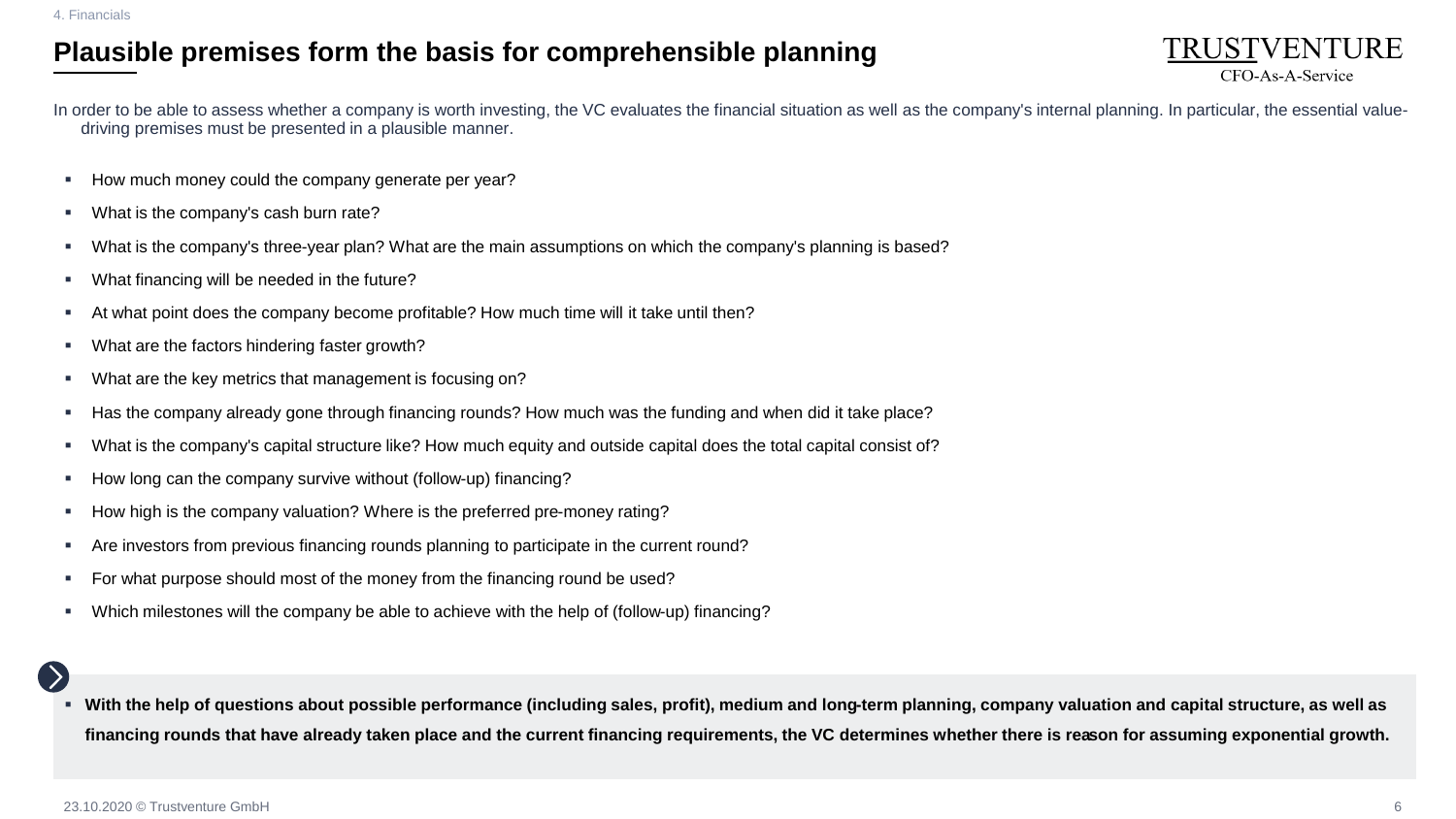### **The management is ideally suited for running the company**

Before the VC makes money available to a company, it checks whether the management is optimally suited to running the company, not only now, but also in the future, assuming a high growth rate.

- Who is the boss?
- What academic and professional background do the managing directors bring in?
- How did the managing directors get to know each other and how did they recruit the other team members?
- How many employees are part of the team?
- Who in the team is responsible for which tasks?
- Should the team remain in its current line-up? Who is missing in the team?
- What skills does the next full-time hire need to bring to the team?
- In what ways is the team inventive?
- What does the team need to be inventive?
- What holds the team together?
- What was the hardest task so far and how did the team cope with it?
- What is the most impressive thing the team has achieved together?
- What obstacles is the team likely to encounter and how does it intend to overcome them?
- Would you move your main location/headquarter?

▪ **In order for an investor to be able to evaluate the skills of the team, he or she is interested in the development of the management and the other team members, asks questions about the team's achievements and setbacks, and reviews the recruitment process.**

TRUSTVENTURE CFO-As-A-Service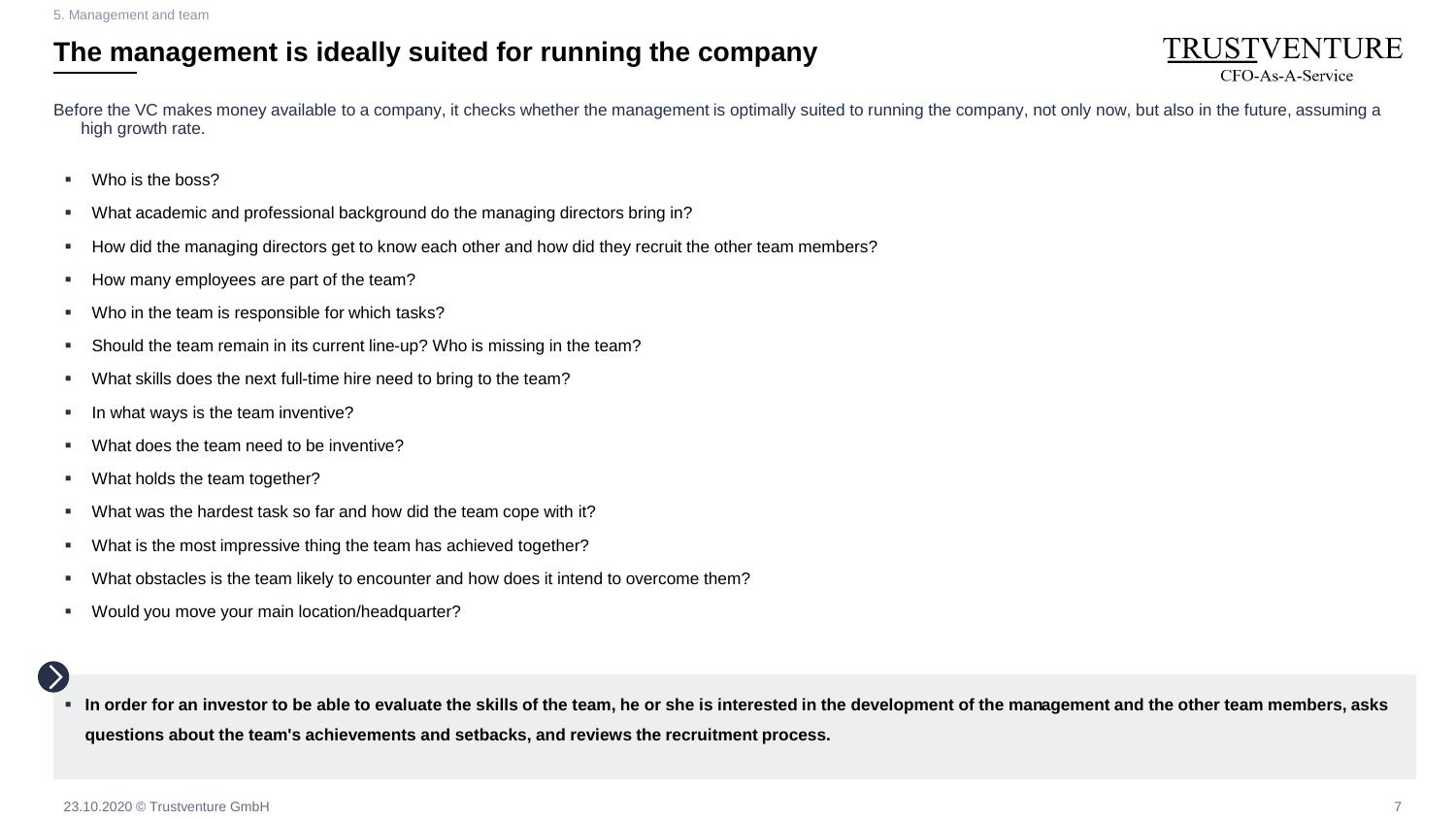#### **The company has an adequate market entry strategy**

TRUSTVENTURE CFO-As-A-Service

It is important for a VC to optimally position the unique product in the huge market. Therefore, the company should explain which sales channels and marketing channels are selected in order to address the broadest possible audience and to realize many sales.

- How does the company get new customers?
- How much does it cost to acquire new customers?
- How many customers are there currently and how many of them are paying for the product?
- How does the company reach potential customers?
- How do potential customers become aware of the product and the company?
- What is the company's sales strategy like?
- How much potential for success is assigned to which sales channel?
- What marketing measures is the company planning?
- **EXEDENT How is the allocation of the marketing budget to the various marketing channels made up?**
- What is the typical cycle from an initial meeting with new customers to the conclusion of a contract with that customer?
- What is the average projected value of a customer relationship?
- What is the conversion rate?
- How is growth expressed in the company?
- How does the company define success? When is the company successful in introspective?

Information on acquisition, the sales strategy and possible marketing measures (in particular the allocation of the marketing budget to various channels) are of **interest to a VC, as is the company's growth strategy, in order to place the product as broadly as possible.**